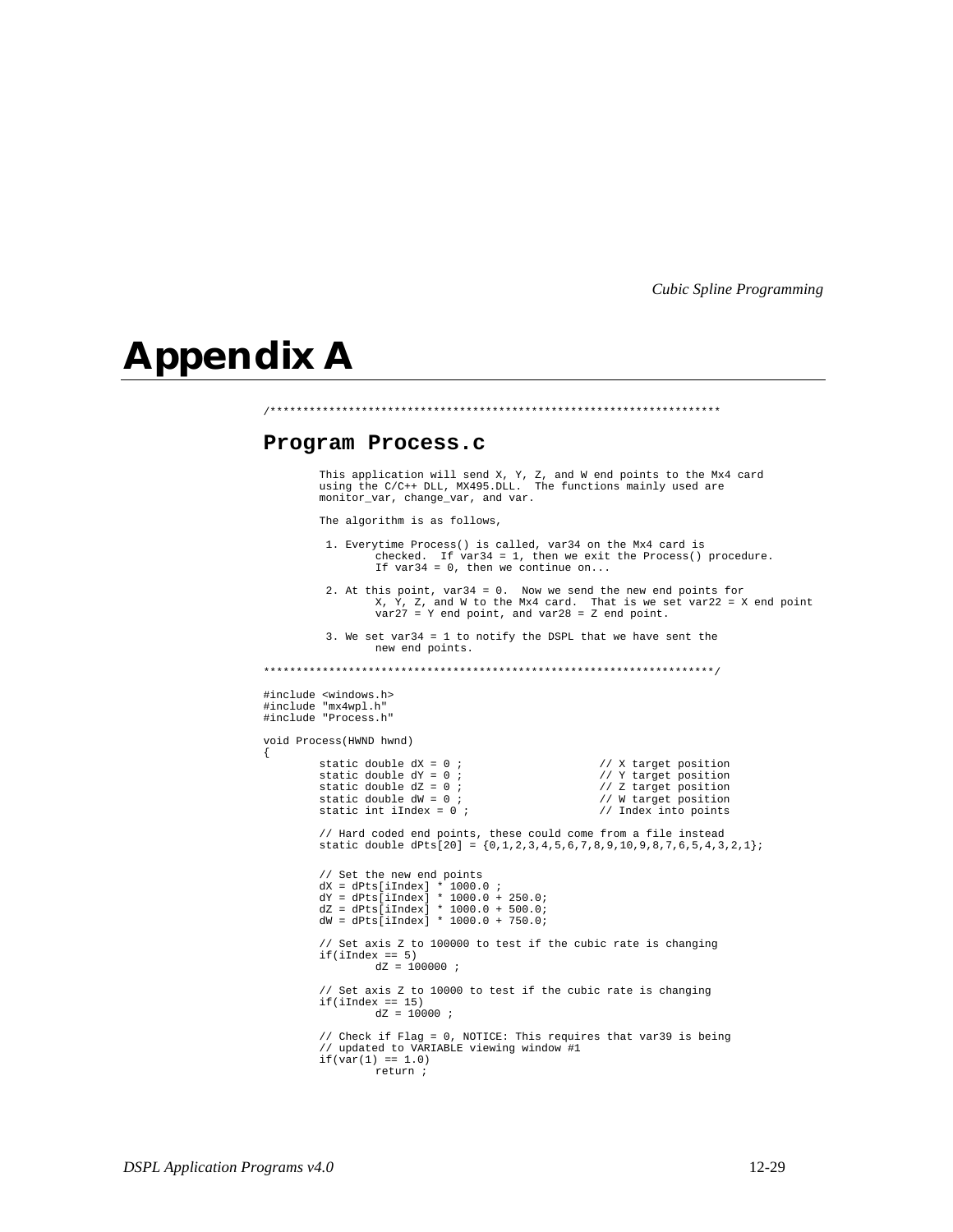```
// Change the variables to the new end points
     beginpmb{r} ();
           change\_var(22, dx);change\_var(27, dY);change_var(28, dZ);<br>change_var(15, dW);
     end_RTC();
     // Flag the DSPL that vars have been changed
     change\_var(34, 1.0);// Get the new index point into the endpoints table
     iIndex = (iIndex + 1) % 20;
\mathcal{E}// Header file for Processing The Handshaking of points
void Process (HWND hwnd);
```
## Program Target.c

This application will send X, Y, Z, and W end points to the Mx4 card using the C/C++ DLL, MX4WPL.DLL. The functions mainly used are monitor\_var, change\_var, and var.

The algorithm for this program (without the window handling) is as follows,

 $1.$ Every TIMER ms (see the #define below) the procedure Process() is called.

The algorithm for Process() is as follows,

- 1. Everytime Process() is called, var34 on the Mx4 card is checked. If  $var34 = 1$ , then we exit the Process() procedure.<br>If  $var34 = 0$ , then we continue on...
- 2. At this point,  $var34 = 0$ . Now we send the new end points for  $X$ ,  $Y$ , and  $Z$  to the Mx4 card. That is we set  $var22 = X$  end point  $var27 = Y$  end point, and  $var28 = Z$  end point.

3. We set var34 = 1 to notify the DSPL that we have sent the new end points.

#include <windows.h> #include <string.h> #include "mx4wpl.h"<br>#include "Process.h"

// Global definitions #define ID\_START\_BUTTON 100<br>#define ID\_START\_BUTTON 100 #define ID\_CLOSE\_BUTTON 102

// Timer in milliseconds<br>#define TIMER 50

// Global handles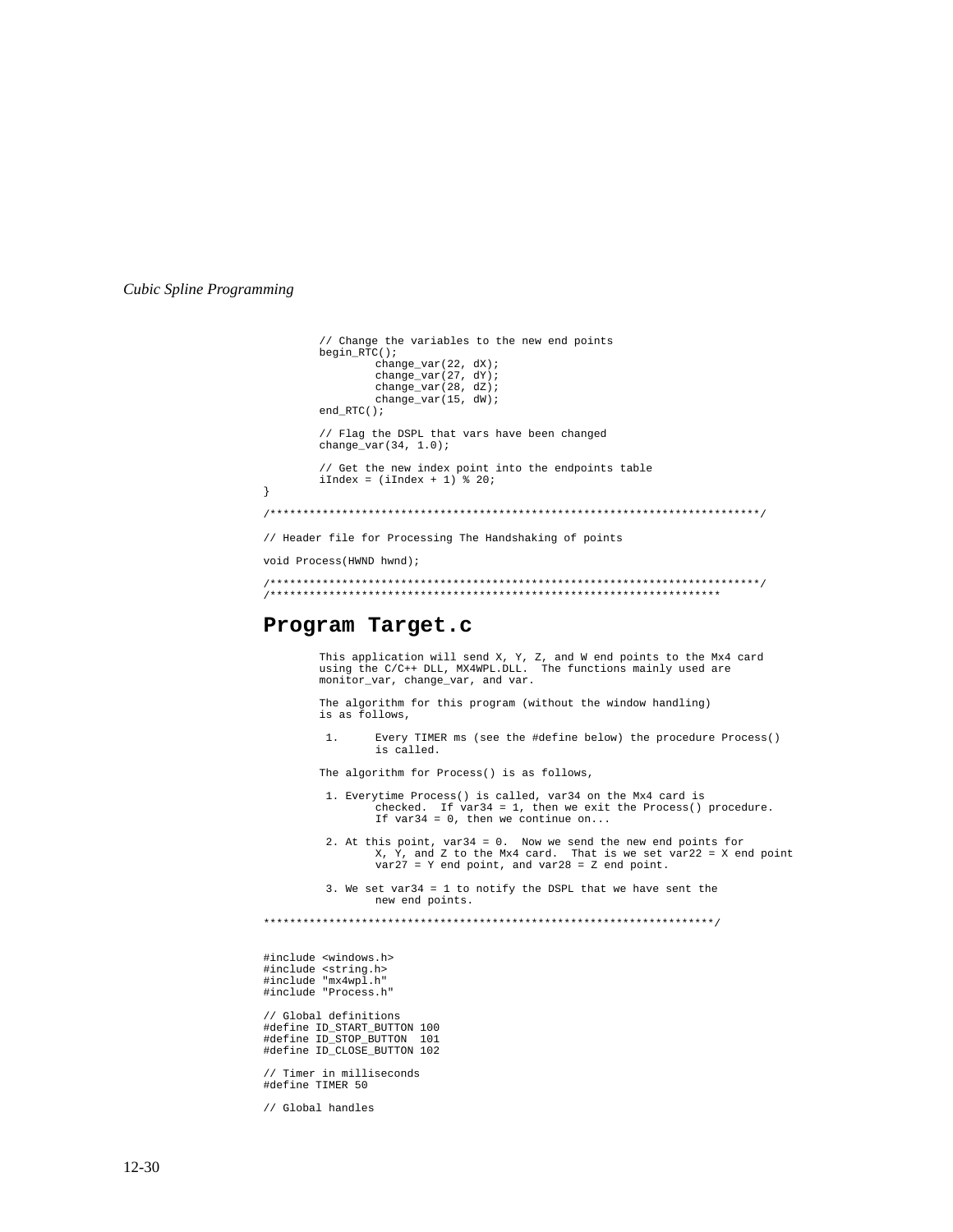HWND hposition; HWND herror; HWND hvelocity; // Function prototypes long FAR PASCAL TargetWndProc( HWND hwnd, UINT message, WPARAM wparam, LPARAM lparam ); WinMain This is the main windows procedure. Processes the message loop. int PASCAL WinMain(HANDLE hInstance, HANDLE hPrevInstance, LPSTR lpCmdLine, int nCmdShow) WNDCLASS wc; // Window Class HWND hwnd; // Handle to the main window MSG msg; // The message static char buffer[20]; // For checking the signature if (!hPrevInstance){  $\begin{array}{rcl} \texttt{tr} & (\texttt{interdistance}) \\ & \texttt{wc}.\texttt{style} = \texttt{NULL} \\ \texttt{wc}.\texttt{lpfnmdProc} = \texttt{TargetWndProc} \end{array}$  $wc.cbClsExtra = 0;$  $\verb|wc.cbWndExtra| = 0|;$  $wc.hInstance = hInstance;$ wc.hIcon = LoadIcon( hInstance, "Target");<br>wc.hCursor = LoadCursor(NULL, IDC\_ARROW);  $\text{wc.hbrBackground} = (\text{HBRUSH}) (\text{COLOR\_BTNFACE+1});$ <br>  $\text{wc.hbrBackground} = (\text{HBRUSH}) (\text{COLOR\_BTNFACE+1});$ <br>  $\text{wc.hpszMenuName} = \text{NULL};$ wc.lpszClassName = "TargetWndClass"; // Register the class if (!RegisterClass(&wc)) return FALSE;  $\rightarrow$ // Verify that the Mx4 or DM4 was found at the address in the DSPCG. INI file %// Verliy und the max of Duffer ), "MX4", 3 )!= 0 ){<br>if (\_fstrncmp( signature( buffer ), "MX4", 3 )!= 0 ){<br>if (\_fstrncmp( signature( buffer ), "DM4", 3 )!= 0 ){<br>MessageBox( NULL, "Mx4 Not Found", "", MB\_OK ); return NULL;  $\}$  $\}$ // Set up the position and time units for the DLL  $time\_unit(1)$  $position\_unit(1)$ ; // Create the windows hwnd = CreateWindow("TargetWndClass", "Target", WS\_SYSMENU | WS\_OVERLAPPED, CW\_USEDEFAULT, CW\_USEDEFAULT, 125, 180, NULL, NULL, hInstance, NULL );  $\texttt{CreateWindow( "button", "Start", WS\_CHTML} \mid WS\_VISIBLE \mid BS\_PUSIBUTTON, \texttt{10, 10, 10, 100, 35, hwnd, ID\_START\_BUTTON, hInstance, 0L });$  $\texttt{CreateWindow( "button", "Stop", WS\_CHILD | WS\_VISIBLE | BS\_PUSHBUTTON, \texttt{01, 01, 60, 100, 35, hwnd, ID\_STOP\_BUTTON, hInstance, 0L });}$  $\texttt{CreateWindow( "button", "Close", WS\_CHILD | WS\_VISIBLE | BS\_PUSHBUTTON, \n 10, 110, 100, 35, hwnd, ID\_CLOSE\_BUTTON, \n Instantce, 0L ); }$ 

 $\{$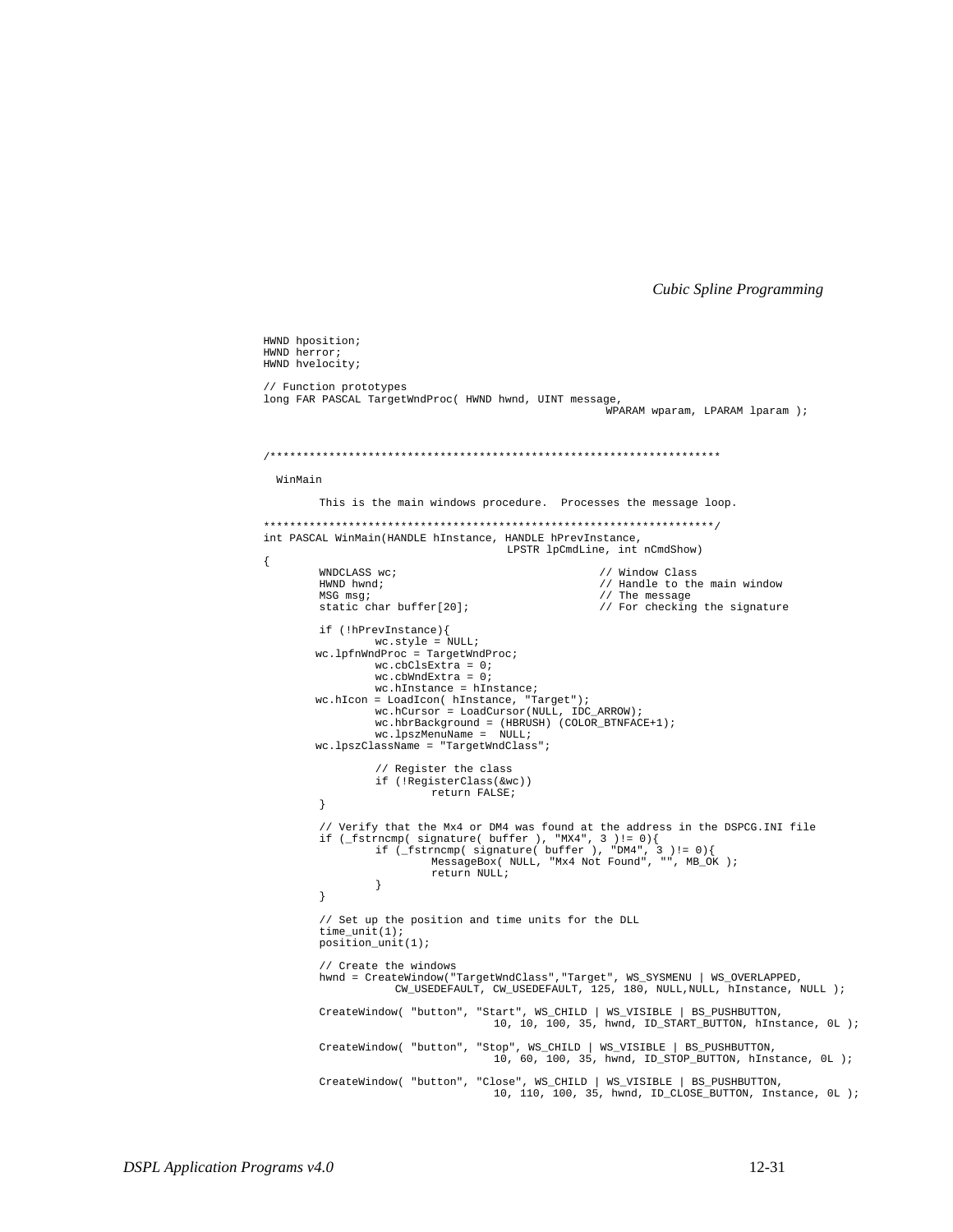```
// Show and update the windows
         ShowWindow(hwnd, nCmdShow);
         UpdateWindow(hwnd);
         // Process the messages
         while (GetMessage(&msg,NULL,NULL,NULL)){
TranslateMessage(&msg);
                  DispatchMessage(&msg);
         }
         return (msg.wParam);
}
/*********************************************************************
  TargetWndProc
        Handles the messages.
*********************************************************************/
long FAR PASCAL TargetWndProc( HWND hwnd, UINT message,
                                                                 WPARAM wparam, LPARAM lparam )
{
         switch( message ){
                  case WM_COMMAND:
                           switch ( wparam ){
                                case ID_START_BUTTON:
                                     // Send the monitor var RTC
monitor_var(1, 34); // Flag variable
                                     // Start the timer
                                     SetTimer( hwnd, 1, TIMER, NULL );
                                     break;
                                case ID_STOP_BUTTON:
                                     // Kill the timer
                                     KillTimer( hwnd, 1 );
                                     break;
                                case ID_CLOSE_BUTTON:
                                     // Send the close message
                                     SendMessage( hwnd, WM_CLOSE, 0, 0L );
                                     break;
                            }
break;
                  case WM_TIMER:
                            // Process the handshaking
Process(hwnd) ;
                           break;
                  case WM_DESTROY:
                           PostQuitMessage(0);
                           break;
                  default:
                           return DefWindowProc(hwnd, message, wparam, lparam);
         }
return NULL;
}
```